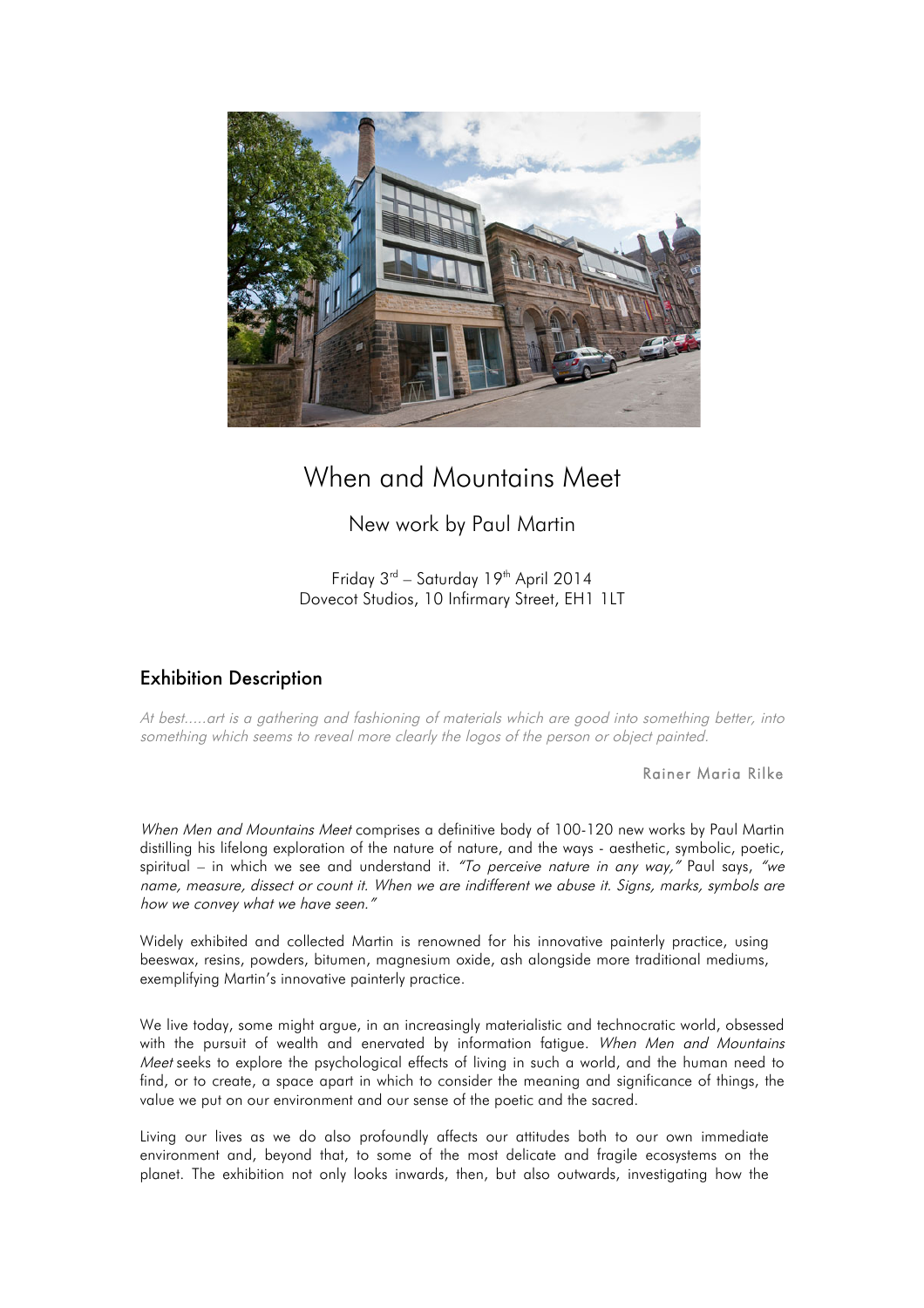space for reflection created by the arts can alter our perceptions of, and interactions with, the world around us. Aesthetic acts, in other words, are also profoundly moral acts.

Landscape is foreign to us, and we are fearfully alone amongst trees and blossoms, and by streams that flow ... however mysterious death might be, life that is not our own is far more so, life that is not concerned with us and without us celebrates its festivals, as it were, and we look on with a certain embarrassment like a chance guest who speaks another language.

#### Rainer Maria Rilke, 'Worpswede'

This exhibition is part of a body of work which explores the mystery of the structure and diversity of the natural world, its ebb and flow, focused on the rhythm and substance of things as well as their sensed meaning and logos. This reality, the reality which Gerard Manley Hopkins described as 'deepdown freshness', is one whose perception demands of us time and space, quiet and intense concentration. There is no abstraction in these works, only an attempt to fragment in order to discover the inner life-working of natural things; to dismember, disremember, in order to remember our deep identity with the world around us. The works, which have ponds, sea, river, beach, shadow, worm and wind as subjects are intended as songs without words or motionless dances.

When Men and Mountains Meet, is perhaps the most significant statement of Paul Martin's artistic vision, so far and was inspired in part by Rilke's *Sonnets to Orpheus* It will feature up to ten large (4-6m x 1.5-2m) multi-paneled paintings, as well as approximately 80 smaller (ranging from 1.5m x 1.5m – 300mm x 360mm) paintings, drawings and collaged monoprints all created over the last 6 years.

www.whenmenandmountainsmeet.com

#### Warburton Arts

When Men and Mountains Meet will be managed by Warburton Arts, a curatorial and production team led by Peter Warburton. They have in the past five years been responsible for curating over thirty exhibitions as well as hosting fine art auctions, spoken word, music, film and live painting events.

Warburton Arts acts as a not-for-profit organization founded with the aim of fostering the creative imagination and facilitating groundbreaking new art of the highest quality, free from the constraints of the commercial gallery. They also aim to provide opportunities for art lovers and patrons, whether private or commercial, to become involved in the realisation of artistic potential and the enrichment of the cultural environment.

Being itself headed by an artist, Warburton Arts places the practice of working artists above all other considerations. Aware of the difficulties that exist regarding access to support for cultural activities, particularly against a background of budgetary cutbacks, they aim to provide long term assistance to artists to develop their ideas, and to act as an effective conduit between artists, art lovers, patrons and galleries.

Warburton Arts has recently secured the use of one of the most prestigious Grade A listed buildings in the centre of Edinburgh, which will provide a platform for future projects of great merit which might otherwise not be seen.

Warburton Gallery, 1 India Buildings, Victoria Street, Edinburgh, EH1 2EX www.warburtongallery.com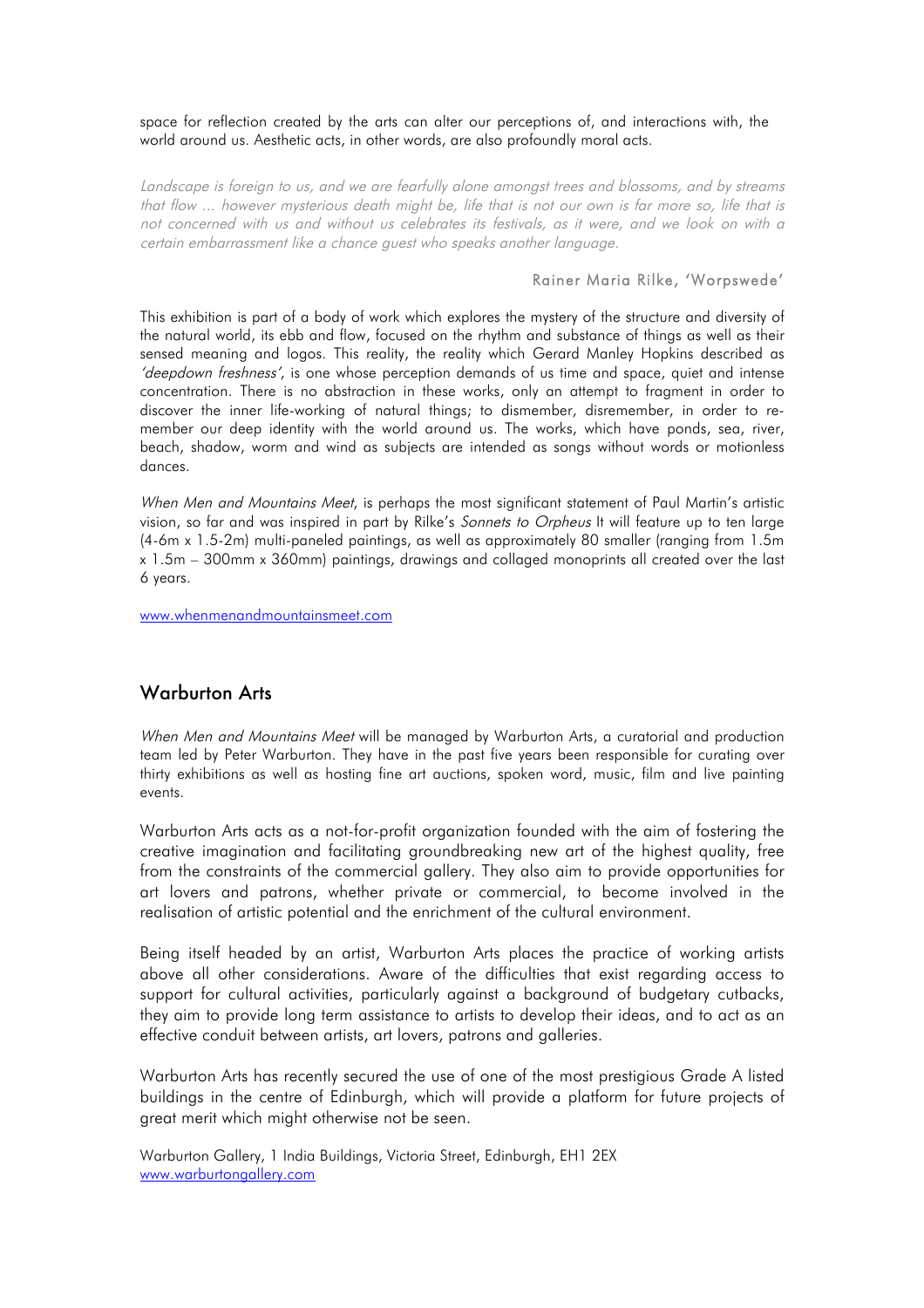### Dovecot Studios

Dovecot Studios was originally founded as a tapestry workshop by the 4<sup>th</sup> Marquess of Bute, a renowned patron of the arts, and drew its first weavers north from the Merton Abbey Workshops established by William Morris. From its beginnings in the Arts and Crafts movement Dovecot Studios gravitated increasingly towards the fine arts, and since the Second World War has directly collaborated with artists of the calibre of Henry Moore, Graham Sutherland, David Hockney and Elizabeth Blackadder. In 2008, Dovecot Studios completed a £12 million refurbishment of Infirmary Street Baths, the oldest public swimming pool in Edinburgh.

Infirmary Street Baths were designed in 1885 by the architect Robert Morham, who was also responsible for remodelling Princes Street Gardens, Edinburgh City Chambers and the City Observatory on Calton Hill. While retaining many original Victorian features, the sensitive refurbishment of the building means that Dovecot Studios can now boast magnificent modern museum-quality gallery spaces alongside its grand Weaving Floor and Balcony.

Dovecot Studios, 10 Infirmary Street, Edinburgh, EH1 1LT www.dovecotstudios.com

### Paul Martin - *Curriculum Vitae*

Paul Martin began his studies in the late 1960's at Birmingham School of Art, a college dominated by Abstract Expressionism, before moving to the Royal Academy whose more traditional methods focused largely on life-drawing. Neither approach proved entirely congenial, but Paul describes those years as ones of 'productive disagreement'.

Paul Martin has exhibited widely both at home and abroad, and has work in the collections of The Royal Academy, The British Museum and the BBC. Over the course of his career he has garnered many awards including The British Institution prize for Printmaking and The Royal Academy Awards for Painting and Printmaking.

1948 Born in Bournemouth 1969-71 Birmingham School of Art 1971-73 The Royal Academy Schools 1974-81 Lecturer, Sheffield School of Art, Psalter Lane 1979-99 Art Master, Rugby School, Warwickshire 1999-2009 Lecturer, The Leith School of Art, Edinburgh

# SELECTED EXHIBITIONS

1969 Northern Young Contemporaries Exhibition

1971-73 Royal Academy Summer Exhibitions

1972 National Touring Exhibition, Arts Council

- 1975 Free University, Amsterdam
- 1978-84 Aix-en Provence, France